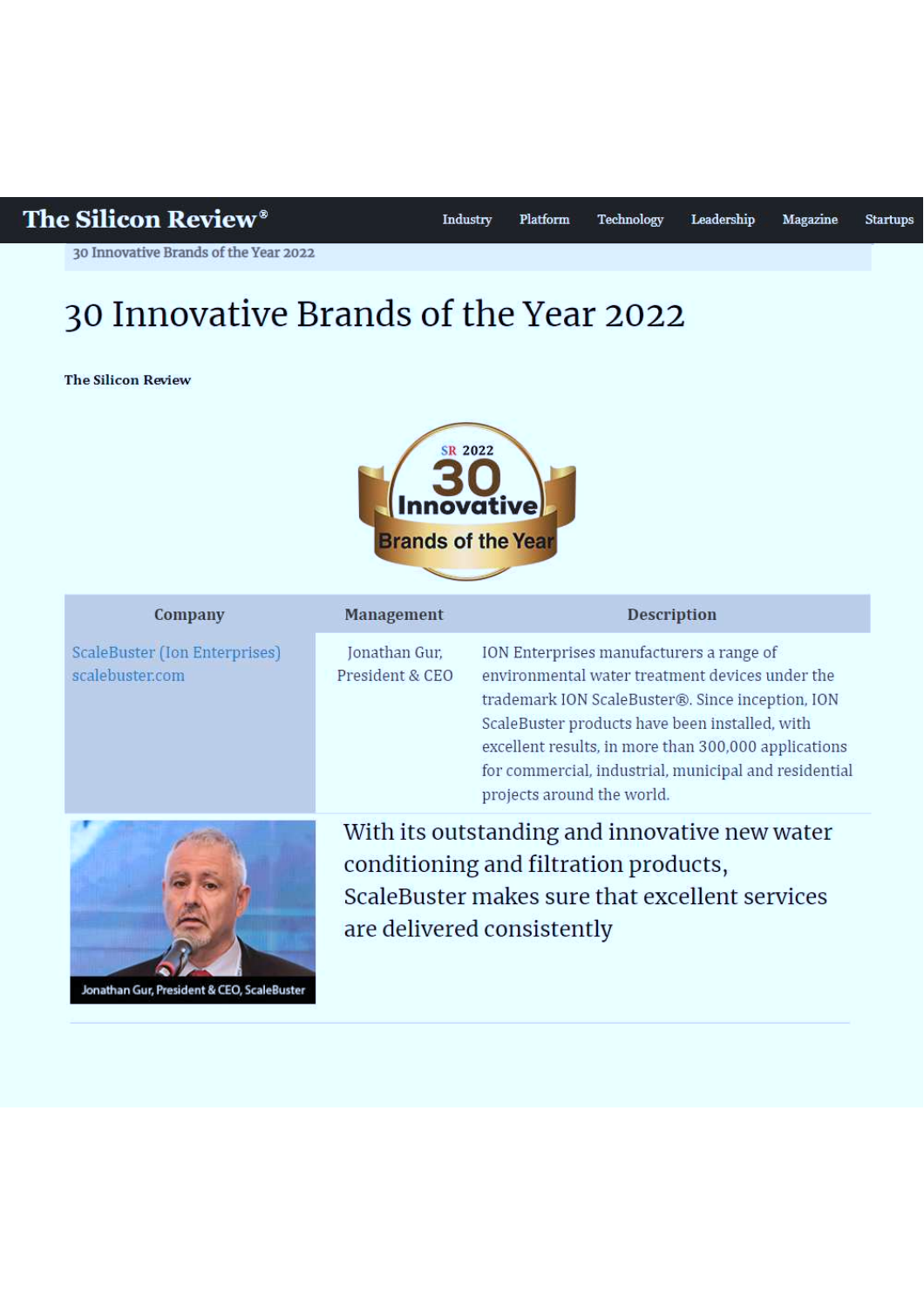

# With its outstanding and innovative new water conditioning and filtration products, **ScaleBuster** makes sure that excellent services are delivered consistently

It is a went known race that the<br>ife, and it is important to ma<br>sure that the water we use is as t is a well-known fact that water is the element responsible for  $\blacksquare$  life, and it is important to make healthy and safe as it can be. Water conditioning is the best process to do that, as it does not remove minerals from the water as magnesium, calcium, and other ions which are important to our body. Conditioning of hard water is essential for increasing the lifespan of plumbing, as it prevents scale build up and protects against corrosion. Clogging pipe, risk of limescale deposits, and general corrosion can be easily prevented by installing a water conditioner directly in the water supply pipe, adding a good filter is a good idea to prevent any particles from coming into the house water piping.

Globally there are various companies providing solutions for water conditioning and other providing filtration solutions, but ScaleBuster (by ION Enterprises) stands out from the rest. ION Enterprises is a private group of companies (trading since 1990) with operations facilities in both United Kingdom and Canada. It offers a range of environmental, physical water treatment devices under the trademarks ScaleBuster®, EnviroTower®, and ISBF™. With

*"Since inception, ION ScaleBuster products have been installed, with excellent results, in more than 300,000 applications for commercial, industrial, municipal and residential projects around the world."*

ScaleBuster installed, the hardness in the water, typically calcium and magnesium, is precipitated into suspension. Limescale is present in the form of aragonite, a non-adherent crystalline structure contrary to the untreated calcite that causes scale buildup and damage in unprotected water systems. Over 300,000 ScaleBuster conditioners have been sold since 1990!

ScaleBuster-based EnviroTower® technology treats cooling tower systems and replaces chemicals with way better results vs. traditional chemicals or softeners. Over 480 EnviroTower systems have been installed over the years.

The new innovative **ISBF wholehouse filtration kit** offers a ScaleBuster physical water conditioner which adds protection against scale and corrosion, and a high-flow, efficient, reliable and modern-design backwash-enable 40µm water filter for full protection with no cartridge replacement, with no maintenance, no use of chemicals or salts ever and no use of power.

## **In conversation with Jonathan Gur, CEO of Ion Enterprises, the company behind ScaleBuster**

## *What are the challenges you had to face while developing your water treatment devices? How did you overcome them?*

During the years, we had many requests from customers for a good water filter to be installed with our ScaleBuster conditioner. We have searched the solutions available in the market so we could refer them to our



customers but could not find a good one which would offer good results with decent value-for-money, so last year we have decided to develop the full solution ourselves.

The benefit of the ISBF kit vs. all other available options out there are that we also offer scale and corrosion prevention on top of the conventional filtration, the filtration is 40 micron (vs. 90-120 microns and over with most competitive devices out there), no cartridge replacement ever, as our filters have a very efficient backwash capability, which means that a welded stainless steel mesh does the work for many years (and this also means less maintenance, no cartridge or seal replacement and no leaks from the filter housing). We have added another feature – above the pressure gauge; there is a dial showing the last month which the backwash has been performed so it helps the homeowner to remember to perform this 2-minute easy task every month. We have designed a filter capable of over 4m3/h (1.11 l/s or 18gpm) flow rate, so it has hardly any pressure drop in  $1"$  (DN25) and smaller  $\frac{3}{4}"$  (DN20) or ½" (DN15) pipes.

*Why do you think there is a need for water treatment devices? And what impact*